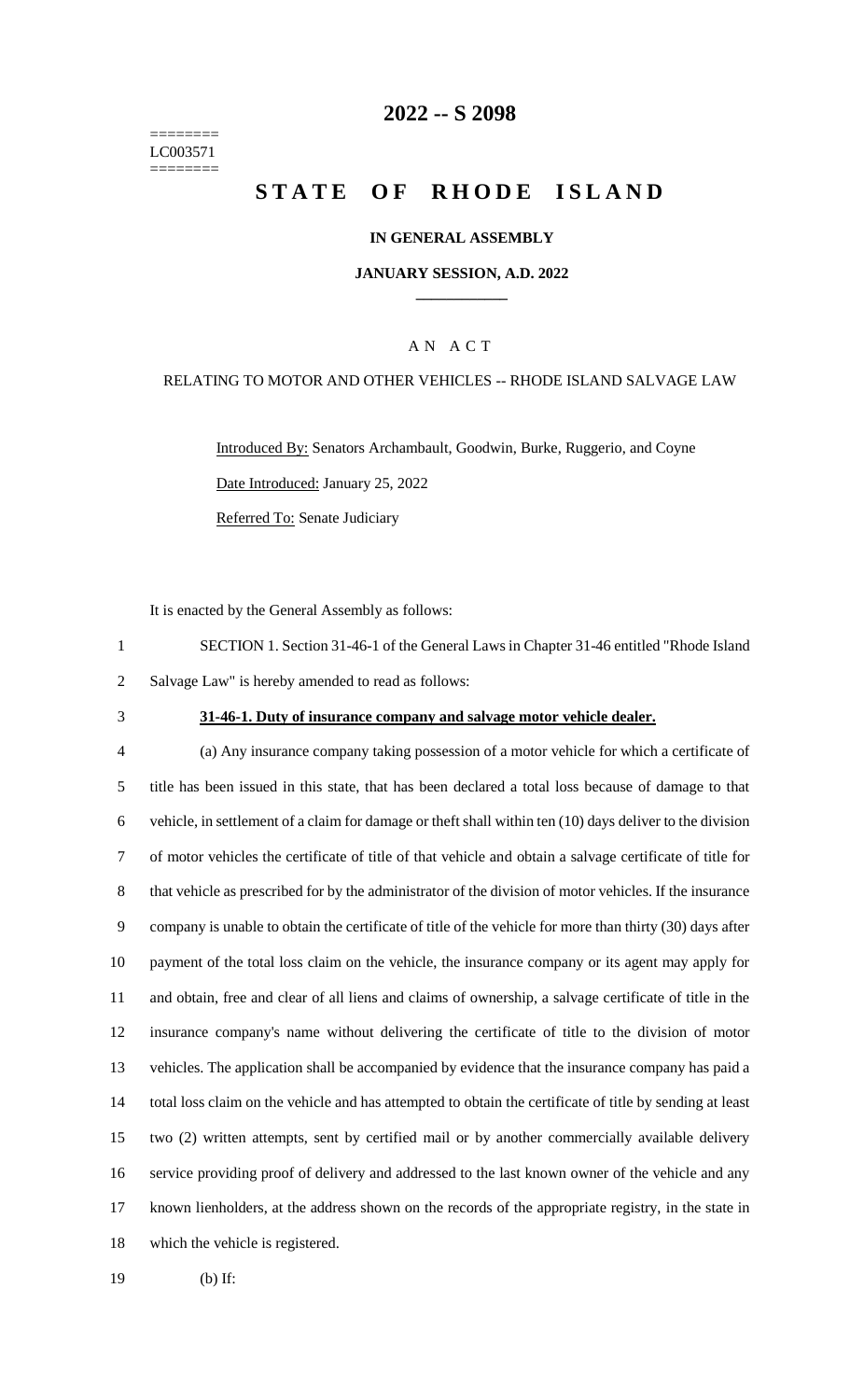- (1) A motor vehicle dealer, the primary business of which is the sale of salvage motor vehicles on behalf of insurance companies, is asked by an insurance company to take possession of a motor vehicle for which a certificate of title has been issued in this state;
- 

(2) The motor vehicle is the subject of an insurance claim; and

 (3) Subsequently a total loss claim is not paid by the insurance company with respect to the motor vehicle, the motor vehicle dealer may, if the motor vehicle has been abandoned at the facility of the motor vehicle dealer for more than thirty (30) days, apply for and obtain, free and clear of all liens and claims of ownership, a salvage certificate of title in the dealer's name without surrendering the certificate of title to the division of motor vehicles. The application shall be accompanied by evidence that the motor vehicle dealer made at least two (2) written attempts, sent by certified mail or by another commercially available delivery service providing proof of delivery and addressed to the last known owner of the vehicle and any known lienholders, at the address shown on the records of the appropriate registry, in the state in which the vehicle is registered, to have the vehicle removed from the motor vehicle dealer's facility. In such application, the motor vehicle dealer shall also classify the vehicle as Classification A or Classification B, as the classifications are described in § 31-46-1.1. (c) Notwithstanding any provision of law to the contrary, on a power of attorney or other

document supporting an application for a certificate of ownership or salvage certificate of title by

19 an insurer or an agent of an insurer, the signature or electronic signature of the owner who has

20 received or is to receive a total loss settlement from the insurer shall not require notarization.

SECTION 2. This act shall take effect upon passage.

======== LC003571 ========